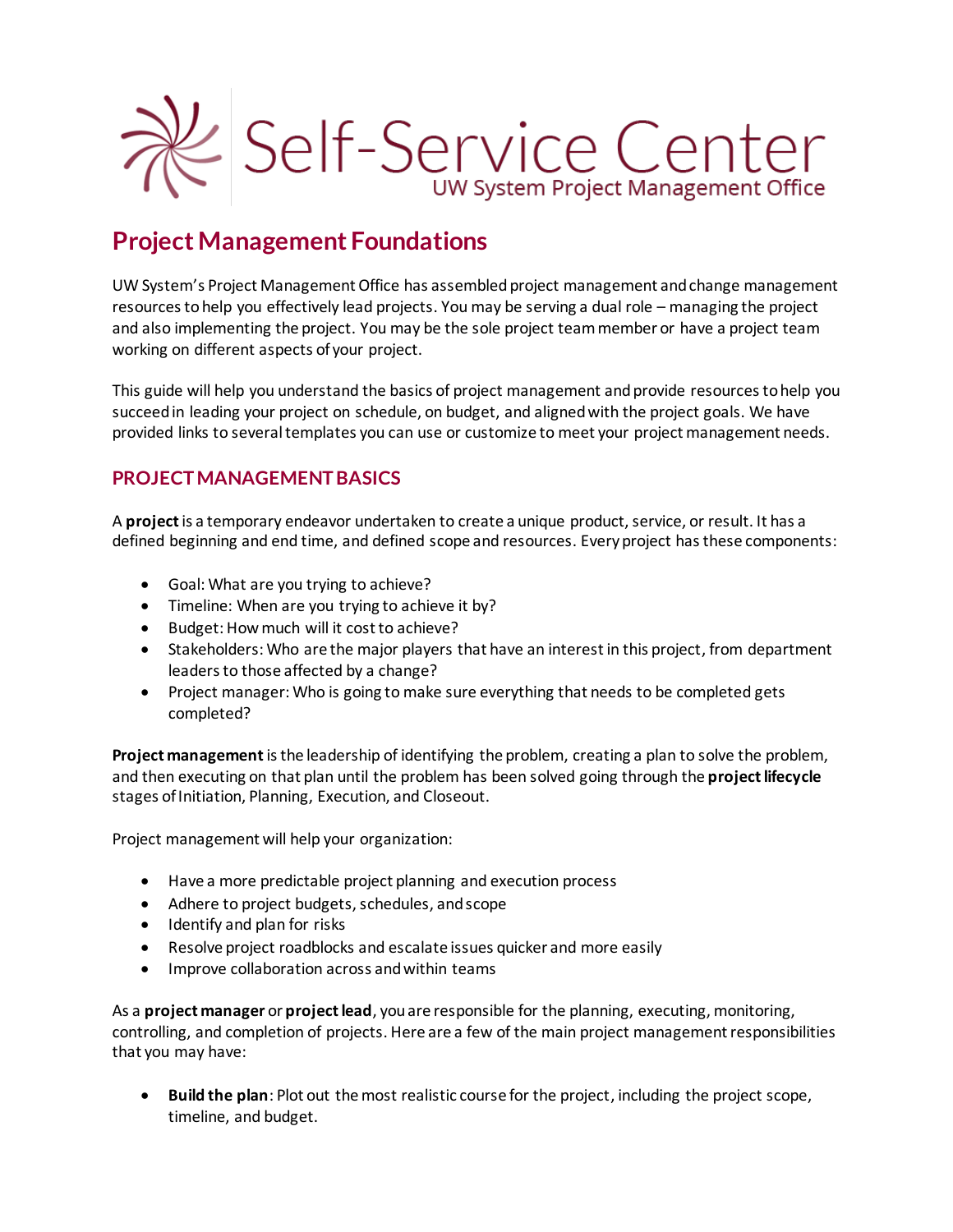- **Assemble the project team**: Identify the team members based on the scope of the initiative and the functions needed to complete the project.
- **Assign tasks**: Provide clear definition of specific tasks and timelines for every part of the project.
- **Lead the team**: Check in for status updates, identify and clear roadblocks, negotiate disagreements, keep team morale high, and provide training and mentoring.
- **Manage budget:** Manage costs of the project and adjust if necessary.
- **Manage timelines**: Keep everything on schedule so everyone meets deadlines. Set realistic deadlines throughout the lifecycle of the project, communicating consistently with the team for status updates, and maintaining a detailed schedule.
- **Engage stakeholders**: Stakeholders are typically people who are affected by the project or people who lead the department or office which oversees this project.
- **Document progress and results**: Document the progress of the project to report to those who need to know the status of the project.

## **THE PROJECT LIFECYCLE**



#### **INITIATION**

Define the project and authorize the work.

**Project Charter.** During project initiation, it is important to agree on what product, service, or result is being created and when it will be completed. A **[Project Charter](https://www.wisconsin.edu/pmo/download/Project-Charter.docx)**is useful to document the project definition and a shared understanding of the project goals, constraints, and governance. The Project Charter defines the scope of the work, identifies stakeholders and project team members, states the requirements that must be met for successful project completion, and formally authorizesthe project.

During initiation, you may have to assemble a project team of subject matter experts and people with a vested interest in the project. Clearly define the roles and responsibilities of project team members, particularly how they will be expected to dedicate time to the project. Make sure that team members are authorized to participate in the project. When the project team is assembled, agree on team logistics like frequency of meetings or updates, who is authorized to make what decisions, and when the project lead will consult with the sponsor.



#### **PLANNING**

 $\dot{\mathbf{O}}$   $\mathbf{\times}$  Document the steps and processes to complete the project.

**Project Schedule.** Planning includes determining what activities must occur to complete the project, the order in which the activities will occur, who will perform them, and how long they will take. This information can be tracked in a **[Project Schedule](https://www.wisconsin.edu/pmo/download/Project-Schedule.xlsx)** along with milestones – major events or deliverables – to ensure timely progress. In the Project Schedule, establish clear objectives and be realistic with deadlines.

**Risk, Issues, and Decisions.** During the planning phase, it is also advisable to adopt a framework for monitoring project risks, issues, and decisions. A risk is something that might happen and that would impact the project if it does. By identifying risks in advance, the project team can adopt strategies to prevent them from occurring or take action to decrease any negative impact if they do occur. An issue is something that has happened and that has impacted the project. A **[Risks, Issues, and Decisions Log](https://www.wisconsin.edu/pmo/download/Risks-Issues-and-Decisions.xlsx)** can help you track risks and issues as well as decisions that pertain to the project.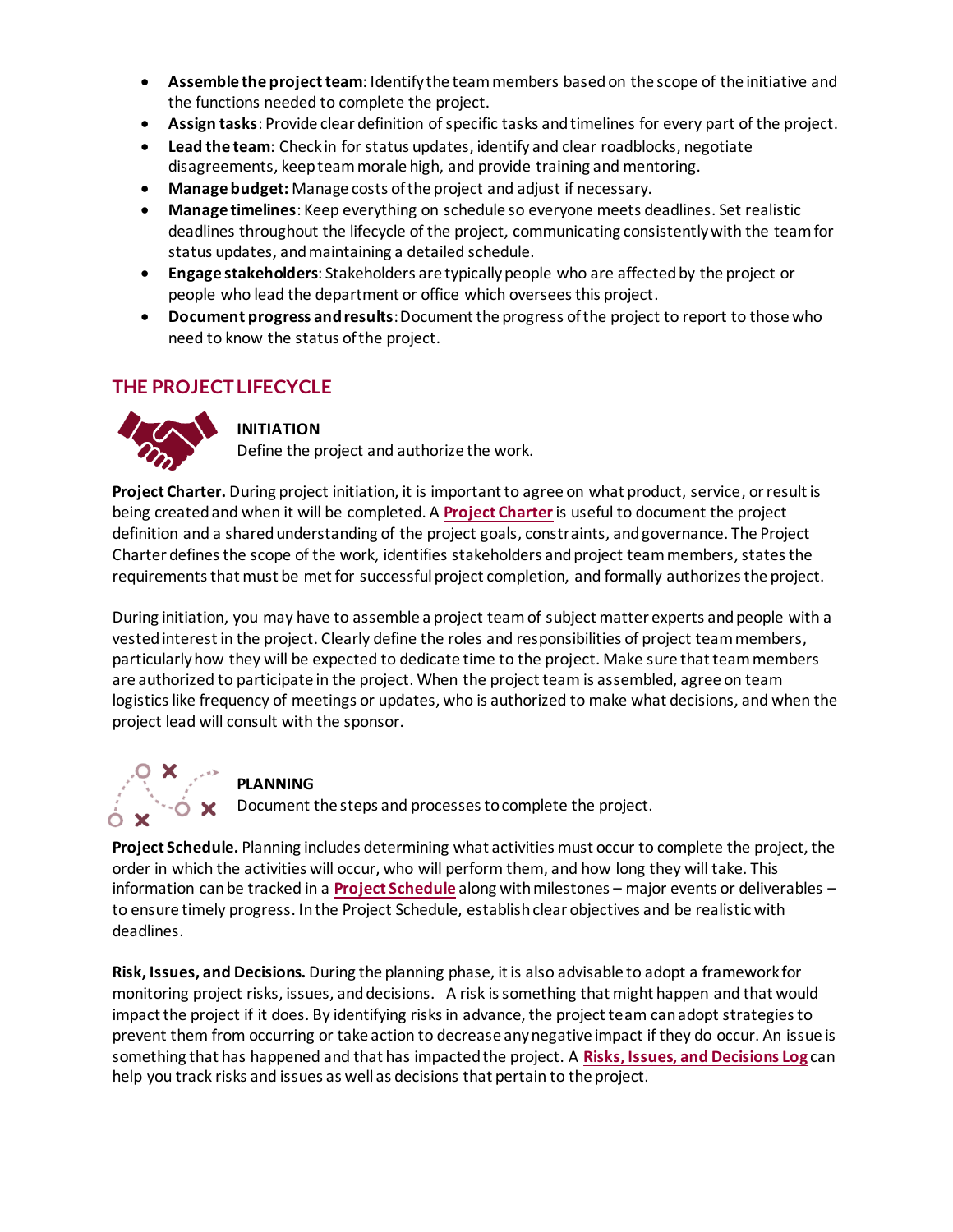**Budgeting.** Project planning can include preparing a project budget and a method for tracking costs. A simple **[Budget Tracking Worksheet](https://www.wisconsin.edu/pmo/download/Budget-Tracking-Worksheet.xlsx)** can help you get started. The project sponsor authorizes funding and should be closely involved with budget development. Keep in mind that a project may require substantial staff time that will be taken away from other work, along with direct costs like equipment or contractors. Also remember that because a project has an established start and end date, ongoing expenses should be factored into an operational budget rather than the project budget.

**Change Management.** Change management is a process that a project leader may use to ensure individuals successfully transition with changes brought on by a project. Change management will help you assess the scope of change, develop messaging about the change, and decide how you go about communicating the change. Refer to the **[Leading Change Management](https://www.wisconsin.edu/pmo/download/Leading-Change-Management.pdf)** document for a closer look at elements and steps in managing and communicating change.

**Communications Plan.** Project communication involves multiple layers of people that require different information at different frequency intervals. Develop a **[Project Communications Plan](https://www.wisconsin.edu/pmo/download/Project-Communications-Plan.docx)** to document what audience will receive what updates and when. Establish feedback channels that allow stakeholders to provide input and respond to that input. Consider what matters to the stakeholders ("what's in it for me"), how and when they prefer to receive information, and what training they need.



## **EXECUTION**

Perform the work and monitor the project.

During execution, the project team performs the tasks and activities to complete the project. Use the Project Schedule and other resources developed in the planning phase to track progress and adjust where necessary. Adjustments to the project timeline, budget, or scope should be discussed with the project sponsor. Regularly prepare a **[Project Status Report](https://www.wisconsin.edu/pmo/download/Project-Status-Report.docx)** to ensure that the sponsor stays informed and can assist with problems.



#### **CLOSEOUT**

Bring the project to an end.

Bring the project to its conclusion by evaluating and formalizing acceptance of project results. Use a **[Project Closeout Report](https://www.wisconsin.edu/pmo/download/Project-Closeout-Report.docx)** to confirm that the Project Charter's requirements and expectations have been met. It is also advisable to document **[Lessons Learned](https://www.wisconsin.edu/pmo/download/Lessons-Learned.docx)**for the benefit of future projects. Conduct a closeout meeting or event for the project team to celebrate the team's work and successful completion of the project.